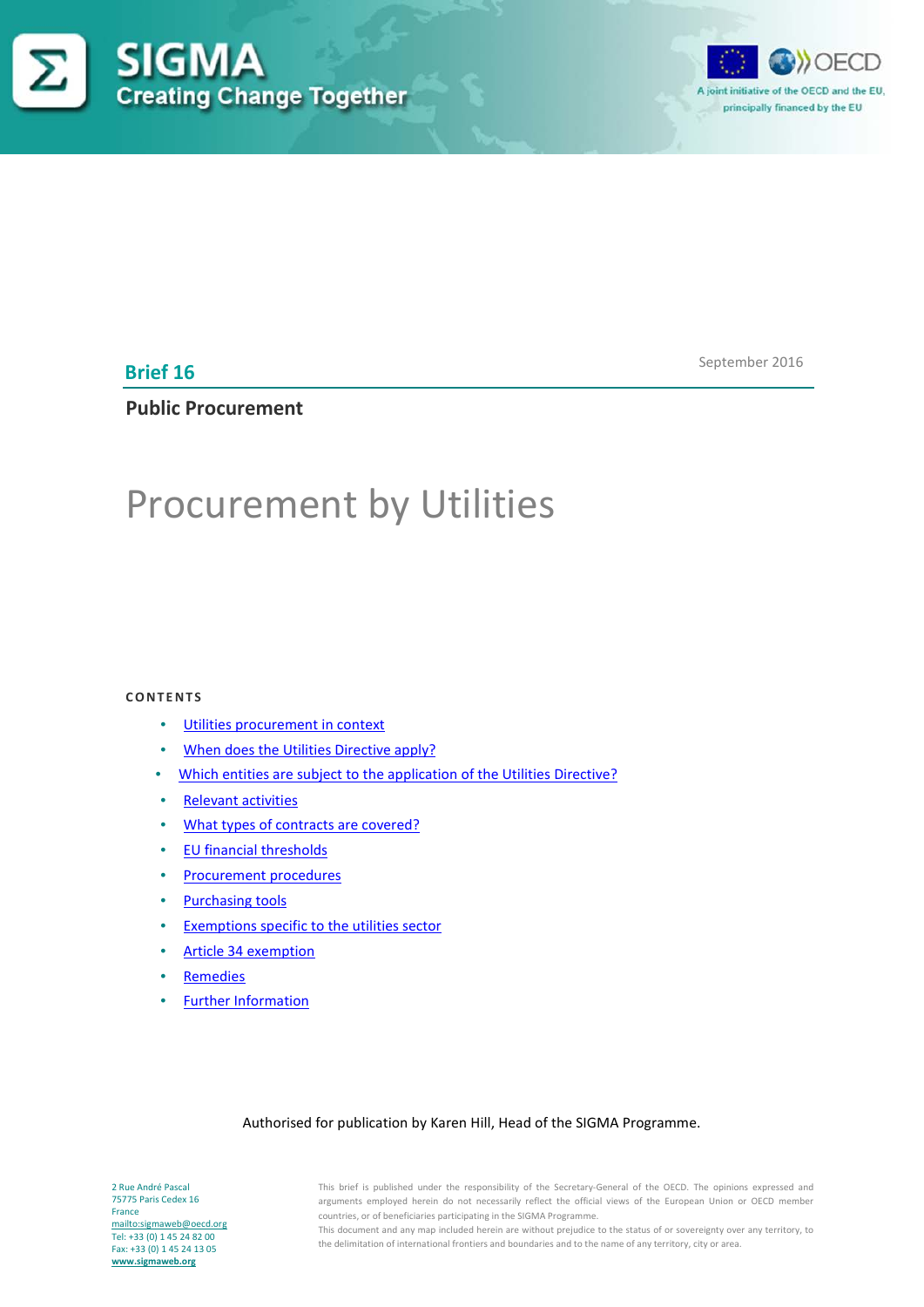#### <span id="page-1-0"></span>**Utilities Procurement in context**

The term "utilities" is commonly used to describe the organisations that deliver services – such as the provision of water, electricity, gas or transport – to a community as a whole, typically through fixed networks. In many Member States, activities in the utilities sector are entrusted to government organisations that are public entities. In some Member States, however, bodies operating in the utilities sector are wholly private undertakings that would not fall within the definition of a contracting authority for the purposes of the Public Sector Directive<sup>[1](#page-1-1)</sup> (the Directive). In other Member States, there may be a mixed economy, meaning both private and public entities operate in the same utilities markets.

This mixed picture presented a problem when the authorities of the European Union (EU) were considering the regulation of procurement activity in the utilities market. In Member States where contracting authorities operated in the utilities sector, there was no reason, in principle, why they should not also be covered by the public procurement system set up by the Directives. However, this system did not "capture" private companies, and there was some reluctance to cover these companies in the first place. The EU authorities could not simply impose the rules on the "public" utilities because this would create an uneven playing field, which would distort competition, and Member States were not ready to take such half-measures.

Another reason for regulating entities operating in these sectors was the closed nature of the market in some Member States, where the existence or the granting of special or exclusive rights by the state would create a monopoly situation that would limit competition. Competition is also limited by the fact that fixed networks are expensive to build but relatively inexpensive to maintain and operate. These networks may also require rights of way, which typically are expensive or administratively complex to obtain. This situation creates a long-term, monopolistic advantage for the operator who first puts such a network into place. In this situation the public interest (the interest of all users of the service, in particular in relation to value for money) has to be protected by imposing special rules on how utilities operators (public or private) organise their purchases, in addition to other regulations that may govern their investments and operations.

By 1990, the EU regulator had come up with a means of applying the procurement rules to the utilities sector. It did so in a separate Utilities Directive (Directive 90/531/EEC), in which it was made clear that it was not only the "public" entities that were bound to follow EU rules with regard to their procurement of goods, works and services, but also the private undertakings operating on the basis of special or exclusive rights. This approach has been continued and confirmed in the 2014 Utilities Directive<sup>[2](#page-1-2)</sup>.

The paramount consideration in both public and private sectors is the extent to which contracting entities are subject to state influence and whether this influence is exercised through direct control or indirect influence (e.g. the state's power to control the granting and operation of special or exclusive rights to private undertakings). It is worth noting in this context that the telecommunications sector used to be regulated, but full liberalisation of the market in the late 1990s and 2000s led to a decision to remove this sector from regulation under the 2004 Utilities Directive<sup>[3](#page-1-3)</sup>. In addition, under the same 2004 Utilities Directive, exploring for oil or gas was a relevant activity. However, it is excluded from the 2014 Utilities Directive because that sector has consistently been found to be subject to such competitive pressure and therefore the procurement discipline brought about by the EU procurement rules is no longer needed.

<span id="page-1-1"></span><sup>&</sup>lt;sup>1</sup> Directive 2014/24/EU on public procurement and repealing Directive 2004/18/EC, 26 February 2014.

<span id="page-1-2"></span><sup>&</sup>lt;sup>2</sup> Directive 2014/25/EU on procurement by entities in the water, energy, transport and postal services sectors and repealing Directive 2004/17/EC, 26 February 2014.

<span id="page-1-3"></span><sup>&</sup>lt;sup>3</sup> Directive 2004/17/EC on co-ordinating the procurement procedures of entities operating in the water, energy, transport and postal service sectors, 31 March 2004.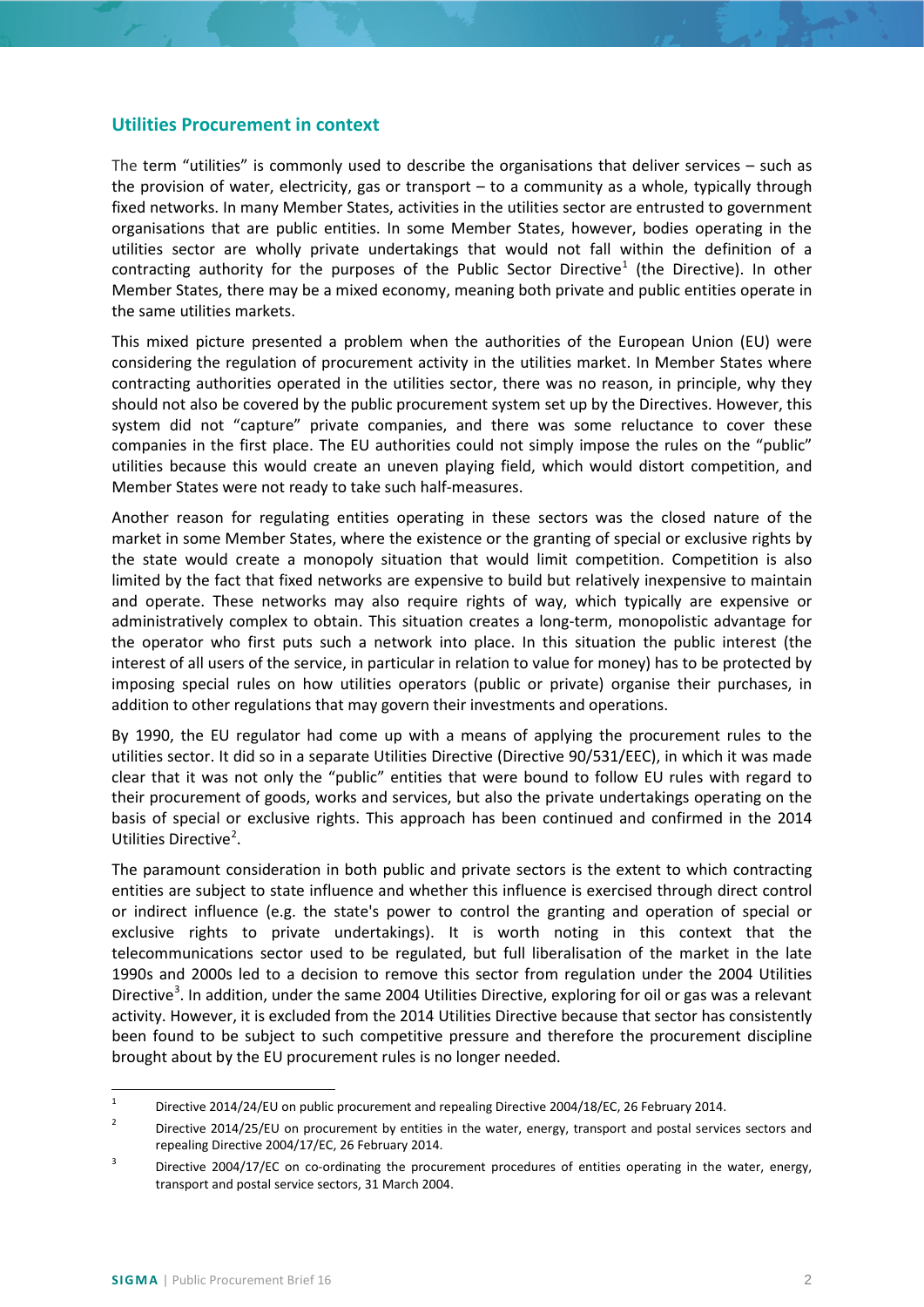The rules on utilities are adopted in a separate directive because the provisions are more flexible than in the Directive. It has been recognised that the entities in the utilities sectors are operating in a more commercial market, which means that although the main principles of the public procurement rules need to be respected, it is also necessary to provide some flexibility in order to take account of the reality of the environment in which they operate.

The Utilities Directive therefore places generally less stringent requirements on procuring entities than the Directive. Examples include: higher financial thresholds, a wider range of options in terms of when and how to advertise contract opportunities, less control over the conduct of the selection and evaluation phases, and the use of more flexible purchasing tools than are provided for in the Directive. These requirements reflect the more commercial nature of the business and operation of utilities in many Member States. General principles derived from the Treaty<sup>[4](#page-2-2)</sup> apply, including equal treatment and transparency. It has to be noted that, although the Utilities Directive has more flexible rules than the Directive, fewer differences remain between the two sets of rules as compared to the 2004 Directives.

# <span id="page-2-0"></span>**When does the Utilities Directive apply?**

It is important to note that the Utilities Directive applies to contracts in relation to specific activities in four utility sectors only: water, energy, transport, and postal services.

The Utilities Directive only applies (1) when a procuring entity falls within the definition of a utility as set out in the Utilities Directive, and (2) then only to the extent that the utility carries out a relevant activity defined in the Utilities Directive and in relation to contracts of a defined type. When these requirements are met, the Utilities Directive applies to specified types of contract where the value of the contract exceeds the relevant EU financial threshold.

# <span id="page-2-1"></span>**Which entities are subject to the application of the Utilities Directive?**

Whether or not an entity falls within the definition of a utility to which the Utilities Directive applies is not linked to whether an entity is private or public in nature. It is linked to two factors: whether the entity operates in a specified field of activity (a "relevant activity") and on which basis the entity carries out that activity.

There are three types of defined entity:

- **Contracting "authorities":** The definition of a contracting authority is the same as in the Directive. There are two main types of contracting authority: "public authorities" and "bodies governed by public law". The case law on this issue has resulted in a flexible definition. For further information, see SIGMA Public Procurement Brief 3, *Contracting Authorities*.
- **Public undertakings:** A public undertaking is defined in the Utilities Directive as "any undertaking over which the contracting authorities may exercise directly or indirectly a dominant influence by virtue of their ownership of it, their financial participation therein, or the rules which govern it".
- **Entities operating on the basis of special or exclusive rights:** The Utilities Directive also applies to entities that fall within a three-part definition. These are entities that:
	- o are not contracting authorities or public undertakings;
	- o have as one of their activities any of the relevant activities outlined below;

<span id="page-2-2"></span>Treaty on the Functioning of the European Union - consolidated version of the Treaty on the Functioning of the European Union OJ C 326, 26.10.2012. Referred to in the Procurement Brief as "TFEU" or "Treaty".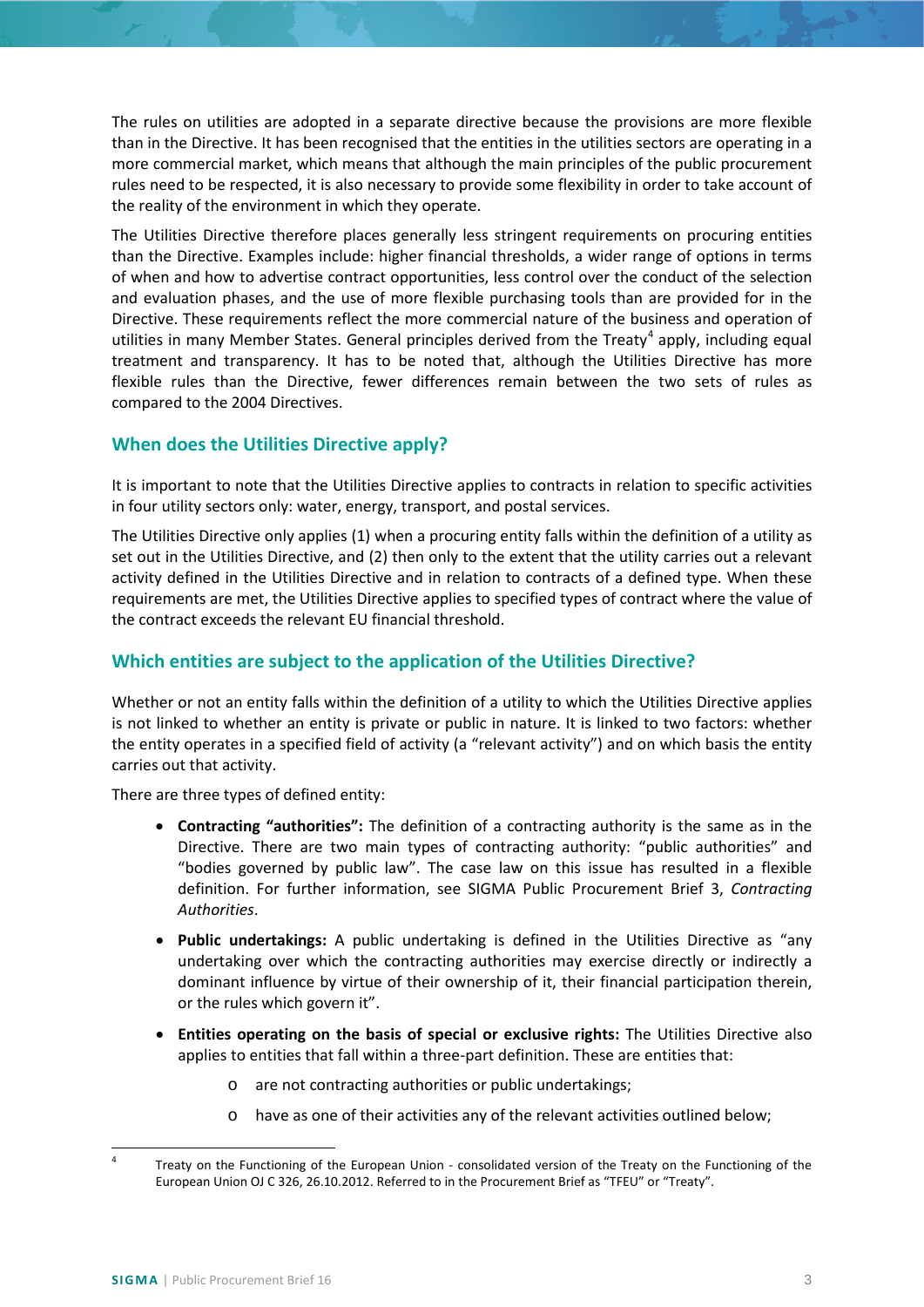o operate on the basis of "special or exclusive rights" granted by a competent authority of a Member State.

For this purpose, "special or exclusive rights" means rights granted by a competent authority of a Member State by way of any legislative, regulatory or administrative provision the effect of which is to limit the exercise of relevant activities to one or more entities, and which substantially affects the ability of other entities to carry out such activity. However, rights that have been granted by means of a procedure in which adequate publicity has been ensured and where the granting of those rights was based on objective criteria do not constitute special or exclusive rights. Such procedures include:

- procurement procedures with a prior call for competition, in conformity with Directive 2014/24/EU, Directive 2009/81/EC, Directive 2014/23/EU or Directive 2014/25/EU;
- procedures pursuant to other legal acts of the Union ensuring adequate prior transparency for granting authorisations on the basis of objective criteria. Those procedures are listed, together with related activities, in Annex II of the Utilities Directive. Examples include granting authorisation to operate natural gas installations and authorisation or an invitation to tender for the construction of new electricity production installations.

#### <span id="page-3-0"></span>**What are the "relevant activities"?**

Contracting entities falling within the above definitions are covered by the Utilities Directive, but only to the extent that they carry out a "relevant activity" and only in relation to contracts awarded for the purpose of carrying out that activity.

In summary, the relevant activities are:

• **Water:** Activities concerned with the "supply of drinking water" cover "the provision or operation of fixed networks intended to provide a service to the public in connection with the production, transport and distribution of drinking water" or the supply of drinking water to such networks. A "fixed network" can be distinguished from other supply methods, such as the sale of bottled water, which are not covered by the Utilities Directive.

Contracts connected with hydraulic engineering, irrigation and land drainage and the disposal or treatment of sewage may also be covered where they are awarded by an entity engaged in the supply of drinking water.

- **Energy – gas, heat and electricity**: Relevant activities are the provision or operation of a fixed network intended to provide a service to the public in connection with the production, transport or distribution of electricity, gas or heat. Also covered is the supply (generation/production, wholesale and retail sale) of electricity, gas and heat to such networks. Other activities include the exploitation of a geographical area for the purposes of exploring for, and extracting, coal or other solid fuels and of extracting oil and gas.
- **Transport services:** Relevant activities are some, but not all, transport services. Included is the exploitation of a geographical area for the provision of airports and maritime or inland ports or other terminal facilities to carriers by air, sea or inland waterway. Also covered is the operation of specific types of transport networks providing services to the public – railway, automated systems, tramway, trolley bus, bus and cable networks.
- **Postal services:** Relevant activities are the clearance, sorting, routing and delivery of postal items as well as other defined services, such as mailroom management services and direct mail bearing no address.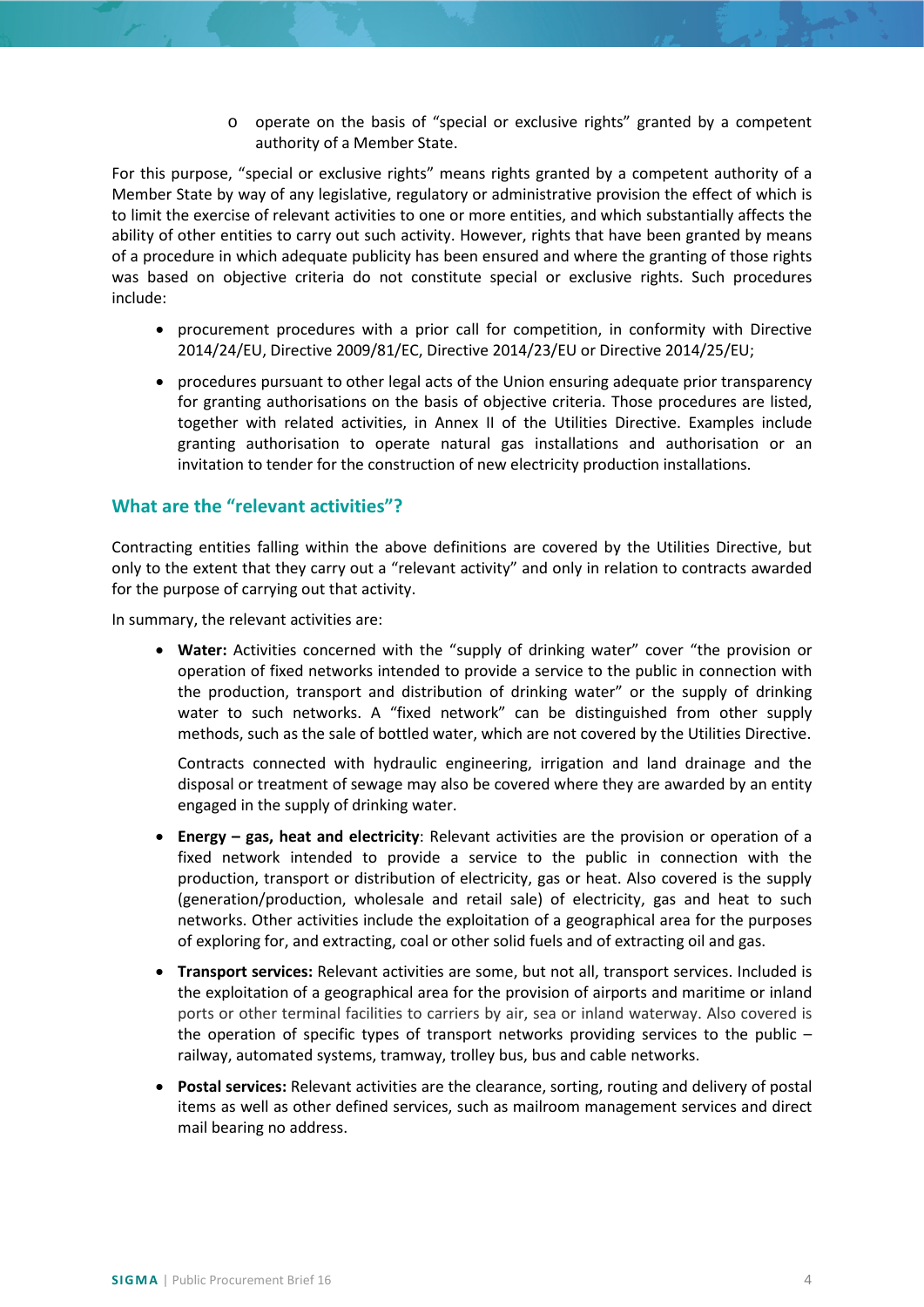The Utilities Directive provides a mechanism for distinguishing between various situations where a contract is a "mixed" contract: for example, where the contract encompasses several relevant activities or activities covered by both the Utilities Directive and the Directive.

It is worth noting that when an entity that is a utility carries out activities that are not "relevant activities", contracts awarded by the utility in that context are not subject to the Utilities Directive. For example, when an entity operating an airport wishes to award a contract for the construction and operation of a hotel that is not located on the airport site, the contract will not be subject to the Utilities Directive. The reason for this is that the "relevant activity", namely the provision of the airport, is limited geographically. Similarly, the provision of a transport network that is not intended to serve the public – such as the operation of a freight railway line wholly within a large commercial factory site – will not be subject to the Utilities Directive, as it is a purely commercial service that is not provided for the benefit of the public. Extreme care does need to be taken in establishing whether in particular circumstances a specific contract is or is not covered by the Utilities Directive.

# <span id="page-4-0"></span>**What types of contracts are covered?**

The Utilities Directive covers three main types of contracts, for:

- works
- **supplies**
- services: all services are fully regulated unless they are "light regime services" or fall within one of the exclusions.

See SIGMA Public Procurement Brief 4, *Contracts Covered by the Public Procurement Directives,* for more information on the definition of works, supplies and services contracts and light regime services.

## <span id="page-4-1"></span>**What are the EU financial thresholds for contracts subject to the Utilities Directive?**

The relevant EU financial thresholds are higher under the Utilities Directive than the thresholds applying to contracts covered by the Directive. The financial thresholds are fixed for a period of two years. The thresholds for the period 1 January 2016 to 31 December 2017 are EUR 5 225 000 for works contracts, EUR 418 000 for supplies and services contracts and EUR 1 000 000 for social and other specific services. For up-to-date threshold values, consult the Europa website<sup>[5](#page-4-3)</sup>.

Detailed provisions cover the way in which the value of contracts is calculated for specific types of contracts and specific situations. The main aims of the provisions relating to the calculation of the value of the contracts are to ensure that there is a genuine and transparent pre-estimate of the value of the contract to be awarded and that the contracting entity does not attempt to avoid the application of the Utilities Directive, for example by splitting a requirement or a contract into smaller sub-threshold packages or contracts.

See also SIGMA Public Procurement Brief 5, *Understanding the EU Financial Thresholds* .

## <span id="page-4-2"></span>**Procurement procedures**

The Utilities Directive provides for five main procurement procedures:

- open procedure
- restricted procedure
- negotiated procedure with a prior call for competition

<span id="page-4-3"></span><sup>5</sup> [http://ec.europa.eu/growth/single-market/public-procurement/rules-implementation/index\\_en.htm#t1](http://ec.europa.eu/growth/single-market/public-procurement/rules-implementation/index_en.htm#t1)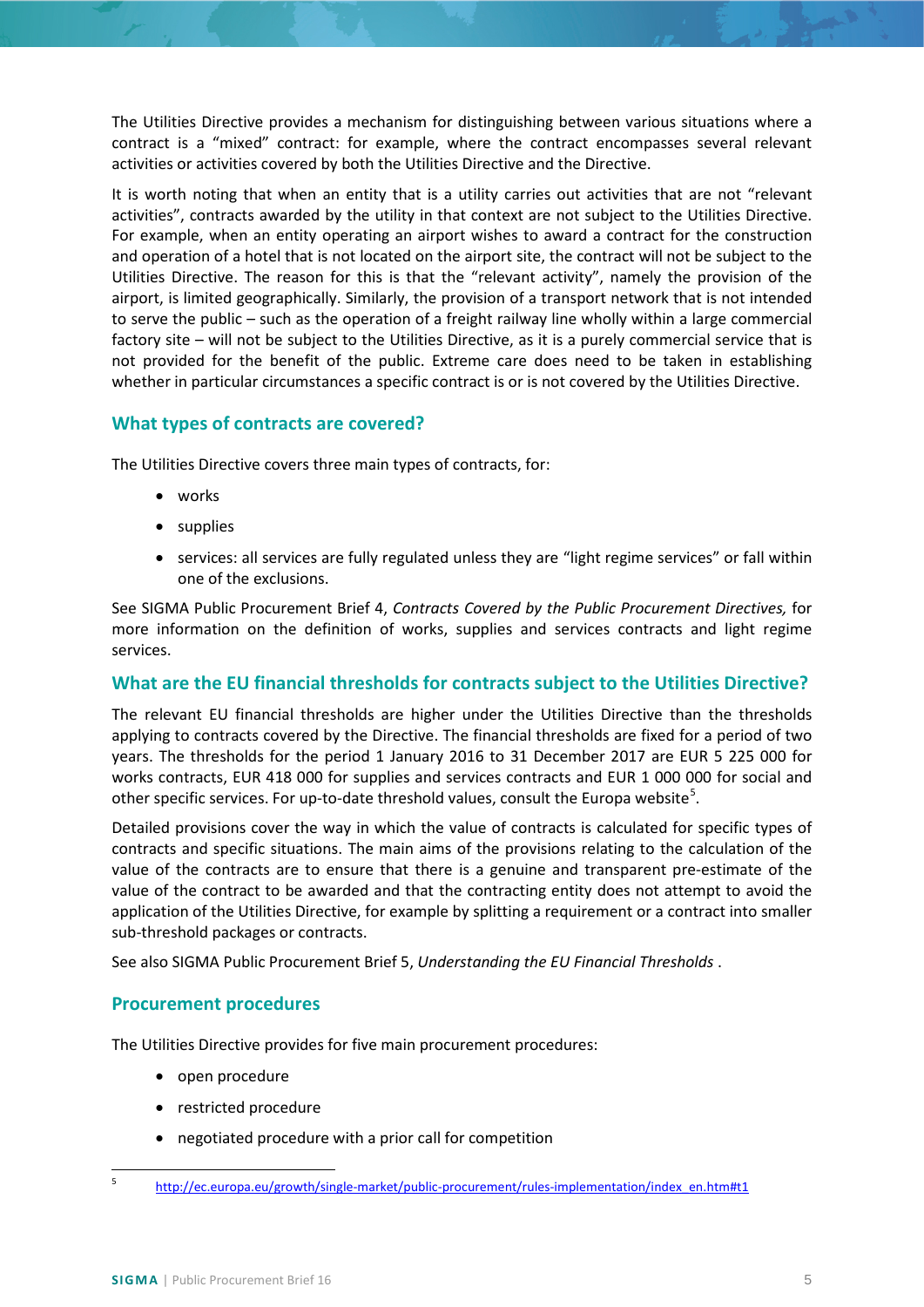- competitive dialogue
- innovation partnership.

Contracting entities are free to use either the open, restricted or negotiated procedure with prior call for competition. These options were the same under the 2004 Utilities Directive. Member States must also ensure that contracting entities have the freedom to use the competitive dialogue or innovation partnership procedures. No conditions apply to the use of these competitive procedures where negotiation is permitted. Contracting entities therefore have the freedom to choose any of the five procedures.

Contracting entities also have flexibility in terms of how they advertise – the process is referred to in the Utilities Directive as a "call for competition".

When conducting an open procedure, contracting entities have no choice and must use a Contract Notice.

When conducting a restricted procedure or a negotiated procedure with a prior call for competition, contracting entities can choose to use one of the following:

- a contract-specific notice
- an annual "periodic indicative notice"
- a notice on the existence of a qualification system.

When conducting a competitive dialogue procedure or an innovation partnership, contracting entities have two choices:

- a contract-specific notice
- a notice on the existence of a qualification system.

Statutory time limits apply, and a standard format Contract Notice must be used and published in the *Official Journal of the European Union (OJEU)*.

**Conduct of the procurement process:** The provisions in the Utilities Directive covering the conduct of the procurement process are generally less detailed and less prescriptive than the rules applying to the public sector. For example, there is no exhaustive list of criteria for qualitative selection, apart from contracting entities that are also contracting authorities. There are also provisions allowing for the time limit for receipt of tenders to be set by mutual agreement. Contracting entities are nevertheless obliged to observe general principles to ensure equal treatment and transparency and to not distort competition.

#### <span id="page-5-0"></span>**Purchasing tools**

Contracting entities have a number of purchasing tools that they can use:

**Qualification systems:** A qualification system is unique to the Utilities Directive. It is a system, advertised in the *OJEU*, under which economic operators interested in contracting with the contracting entities apply to be registered as potential providers for specific works, supplies or services. Using predefined and published qualification criteria, the contracting entity registers some or all of these economic operators in the system. The registered economic operators form a pool for specified works, supplies or services, from which the contracting entity may draw those that are to be invited to bid or negotiate on contracts.

**Framework agreements:** A framework agreement is an arrangement advertised in the *OJEU* under which one or more economic operators are appointed as framework members following the submission and evaluation of selection stage information and tenders. The framework agreement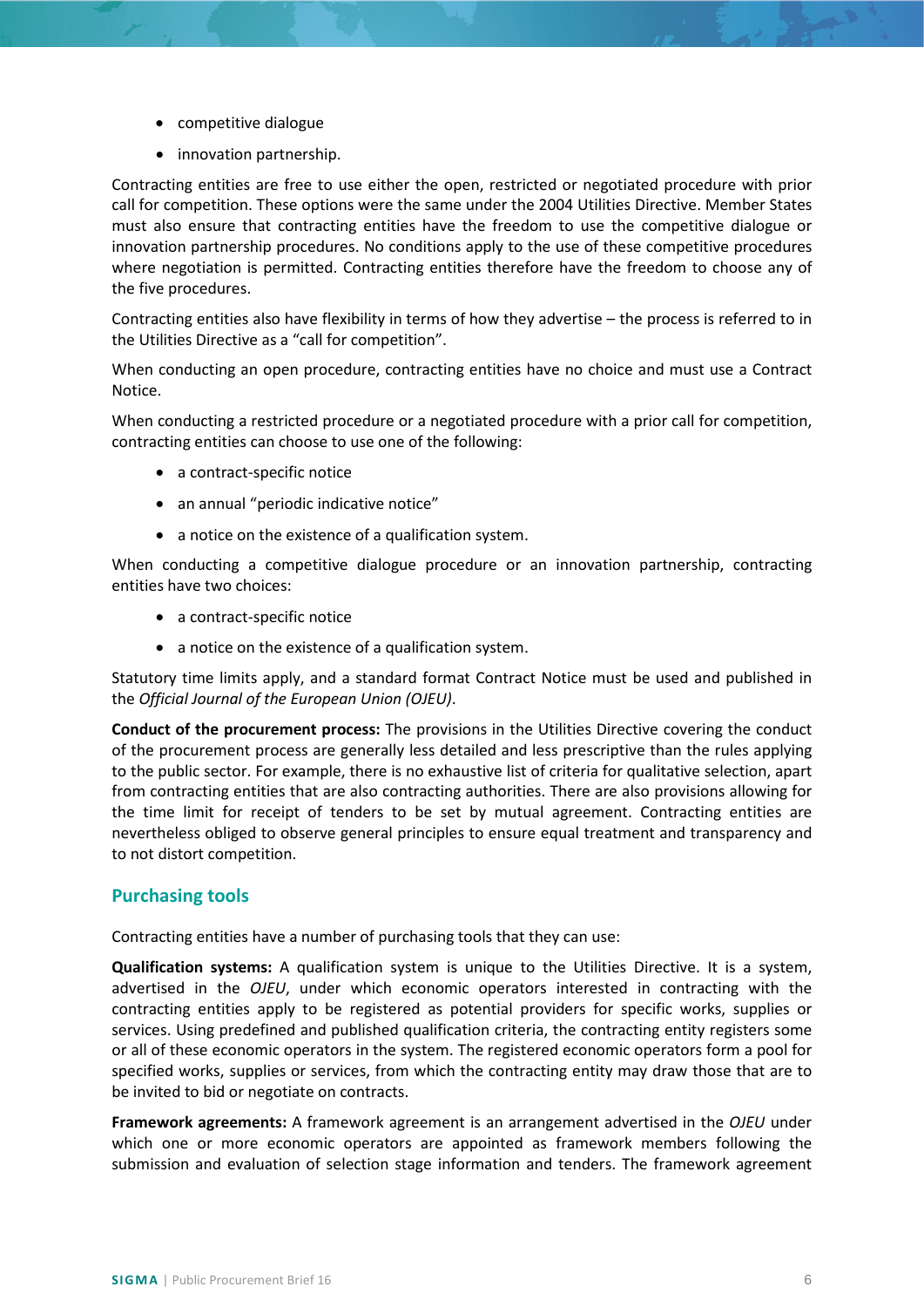establishes the terms governing the award of contracts, in particular relating to price and, where relevant, quantity. Once the framework agreement is established, there is no further obligation to advertise in the *OJEU* when individual contracts are awarded under the terms of the framework agreement.

The process under the Utilities Directive is much more lightly regulated than under the Directive. No detailed provisions cover how framework agreements are to be set up or operate. The term of a framework agreement for utilities may generally not exceed eight years and may be shorter. The Utilities Directive provides that the duration may exceed eight years only "in exceptional cases duly justified, in particular by the subject of the framework agreement." For further information on framework agreements in the public sector, see SIGMA Public Procurement Brief 19, *Framework Agreements.*

**Dynamic purchasing systems:** A dynamic purchasing system is a completely electronic process for making commonly used purchases. The maximum duration of the system is not defined. The restricted procedure is used to appoint economic operators, which are free to apply to join the system at any time by submitting requests to participate. When a contracting entity wishes to award a contract by using the dynamic purchasing system, it invites all admitted participants or participants having been admitted to the specific category of works, products or services to submit a tender for each specific procurement. See also SIGMA Public Procurement Brief 11, *Procurement Tools,* and SIGMA Public Procurement Brief 17, *e-Procurement.*

**Electronic auctions:** An electronic auction is an electronic process that allows for the submission of new prices (revised downwards) and/or the submission of new elements of tenders after an initial full evaluation of tenders has been undertaken. Electronic auctions occur at the final stage of a tender process that has been conducted up to that point in accordance with one of the standard procurement procedures provided for in the Utilities Directive. See also SIGMA Public Procurement Brief 11, *Procurement Tools,* and SIGMA Public Procurement Brief 17, *e-Procurement.*

**Design contests:** Special provisions govern the conduct of design contests. The rules of conduct are similar to those that apply to the public sector.

#### <span id="page-6-0"></span>**Exemptions specific to the utilities sector**

The Utilities Directive provides for sector-specific exemptions in a number of utility sectors based on practical considerations relating to supply or to the degree of competition in these markets. Such exemptions apply in respect of the purchase of fuel and energy for the production of energy and of the purchase of water for the provision of water services.

The Utilities Directive contains a number of exemptions applying across the utilities sector:

- **Activities outside the EU**: The Utilities Directive does not apply to contracts that contracting entities award for purposes other than the pursuit of their relevant activities or "for the pursuit of such activities in a third country, in conditions not involving the physical use of a network or geographical area within the European Union".
- **Affiliated undertakings:** Where "undertakings" consist of a number of mutually owned or mutually dependant companies, the Utilities Directive provides a specific exemption for purchases made between them under certain conditions. They are treated like "in-house" contracts, referred to as "intra-group transactions".
- **Joint ventures:** The Utilities Directive does not apply to contracts awarded by a joint venture, formed exclusively by a number of contracting entities for the purpose of carrying out relevant activities, to one of those contracting entities, or by a contracting entity to such a joint venture of which it forms a part.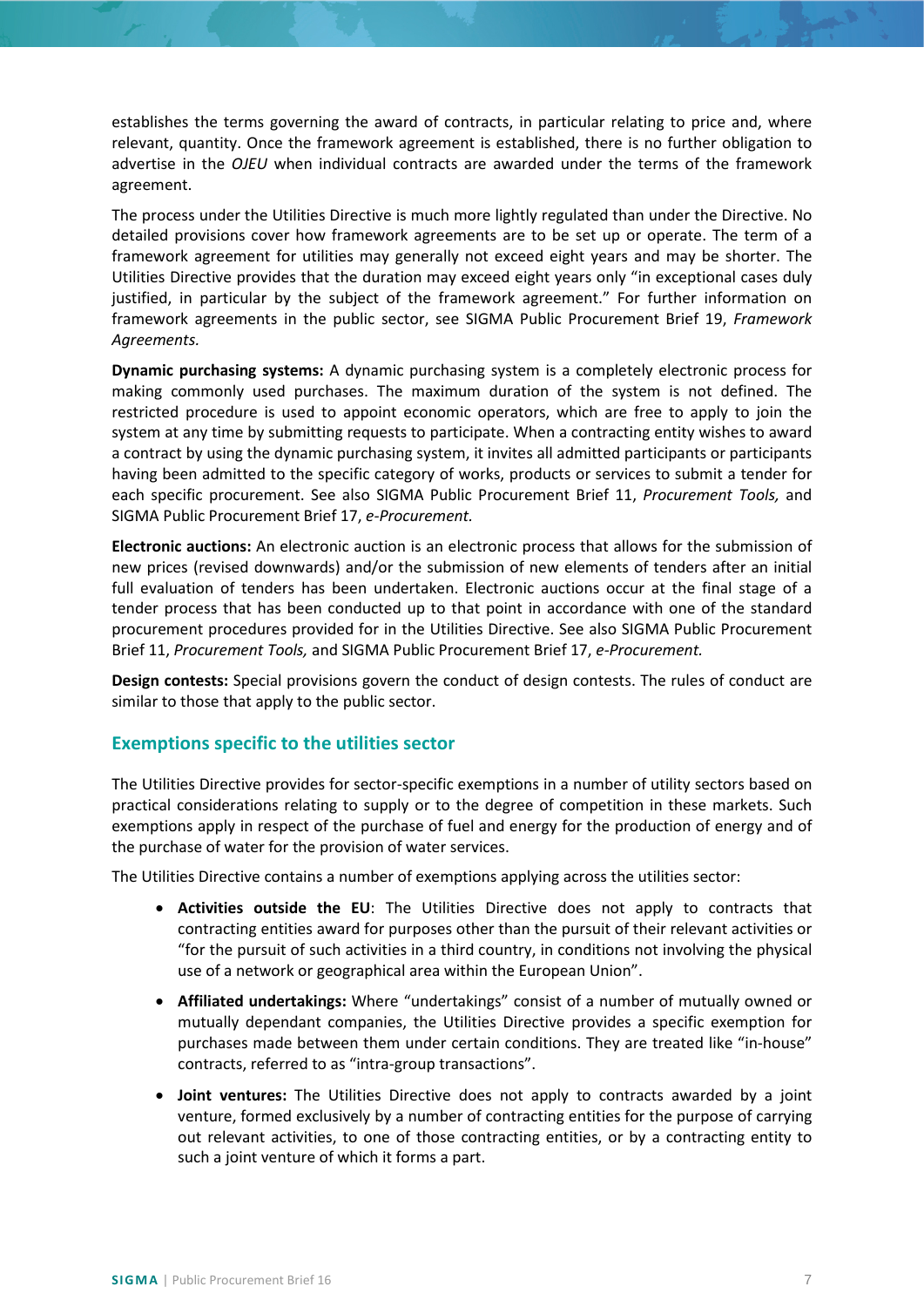- **Purchases for re-sale or lease:** The Utilities Directive excludes from its scope of application contracts awarded for purposes of re-sale or lease to third parties. This exclusion is intended to cover, for example, contracts for goods where the contracting entity intends to sell or hire the equipment purchased in a competitive market. These contracts will only be excluded if the contracting entity enjoys no special or exclusive right to sell or hire the subject of such contracts. Other entities are free to sell or hire it under the same conditions as the contracting entity.
- **Contracts between contracting authorities:** Contracts awarded by a contracting authority to a legal person governed by private or public law fall outside the scope of the Utilities Directive where specific conditions on control, percentage of activities, and private capital participation are fulfilled (identical to the "in-house" exemption under the Directive. See SIGMA Public Procurement Brief 39, *In-house procurement*).

# <span id="page-7-0"></span>**What is the Article 34 exemption?**

Under Article 34, the European Commission may in certain cases grant an exemption from the provisions of the Utilities Directive to contracting entities. This exemption applies where, in the Member State in which it is performed, the relevant activity is directly exposed to competition and on a market to which access is not restricted.

The test of whether markets are competitive necessarily takes account of both the legal and factual situations in the Member State concerned. It is considered on a case-by-case basis. Common exemptions granted in relation to activities in individual Member States include the production and supply of electricity, oil and gas exploration, and the provision of express and courier services.

The exemption is granted by means of a Decision by the European Commission, which is prompted by the application of a Member State or a contracting entity. The procedure for establishing whether Article 34 is applicable is supplemented by an implementing act adopted by the European Commission, which covers, among other issues, publication requirements, extensions, and details of requests.

A list of the exemptions granted can be found on the Europa website<sup>[6](#page-7-2)</sup>.

## <span id="page-7-1"></span>**Remedies**

Remedies are legal actions available to economic operators participating in contract award procedures. These remedies allow them to request the enforcement of the public procurement rules and provide them with rights under those rules in cases where a contracting entity, intentionally or unintentionally, fails to comply with the law.

Directive 92/13/EEC<sup>[7](#page-7-3)</sup>, amended by Directive 2007/66/EC<sup>[8](#page-7-4)</sup> (Remedies Directive), regulates remedies relating to utilities contract award procedures.

The aim of the Remedies Directive is to allow irregularities occurring in contract award procedures and in the contract award decision to be challenged and corrected as soon as they occur. Application of the Remedies Directive should result in an increased lawfulness and transparency of such

<span id="page-7-2"></span> <sup>6</sup> [http://ec.europa.eu/growth/single-market/public-procurement/rules-implementation/exempt](http://ec.europa.eu/growth/single-market/public-procurement/rules-implementation/exempt-markets/index_en.htm)[markets/index\\_en.htm](http://ec.europa.eu/growth/single-market/public-procurement/rules-implementation/exempt-markets/index_en.htm)

<span id="page-7-3"></span> $7$  Directive 92/13/EEC co-ordinating the laws, regulations and administrative provisions relating to the application of Community rules on the procurement procedures of entities operating in the water, energy, transport and telecommunications sectors, 25 February 1992.

<span id="page-7-4"></span><sup>&</sup>lt;sup>8</sup> Directive 2007/66/EC amending Council Directives 89/665/EEC and 92/13/EEC with regard to improving the effectiveness of review procedures concerning the award of public contracts, 11 December 2007.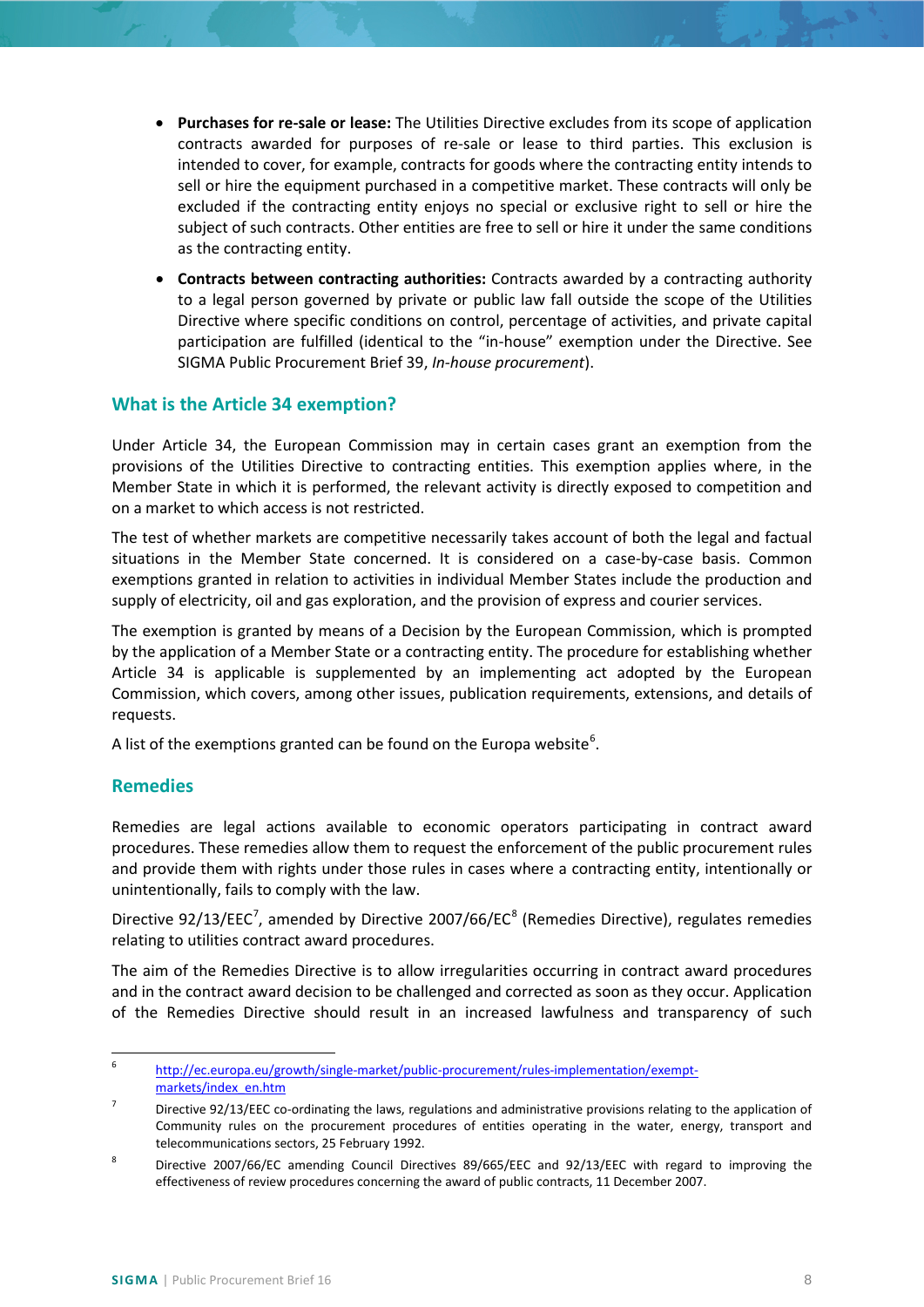procedures, build confidence among businesses, and facilitate the opening of local public contract markets to foreign competition.

Although basic principles and requirements apply across all Member States, they have different legal and judicial regimes, and as a result the detailed implementation of the Remedies Directive varies to reflect the particular circumstances. However, all national remedies must be:

- clear and straightforward, i.e. understandable and easy to use for economic operators;
- available to all economic operators wishing to participate in a specific contract award procedure without discrimination, especially not on grounds of nationality;
- effective in preventing or correcting instances of unlawfulness on the part of other economic operators and/or contracting authorities.

The Remedies Directive requires that Member States, in specific circumstances, provide for a standstill period at the contract award stage, when economic operators participating in the procurement process are notified of a contract award decision. This requirement aims to ensure the right to challenge an award procedure before the implementation of the procurement contract. Other provisions include an obligation to notify direct awards and the availability in certain cases of a sanction for the ineffectiveness of a concluded contract.